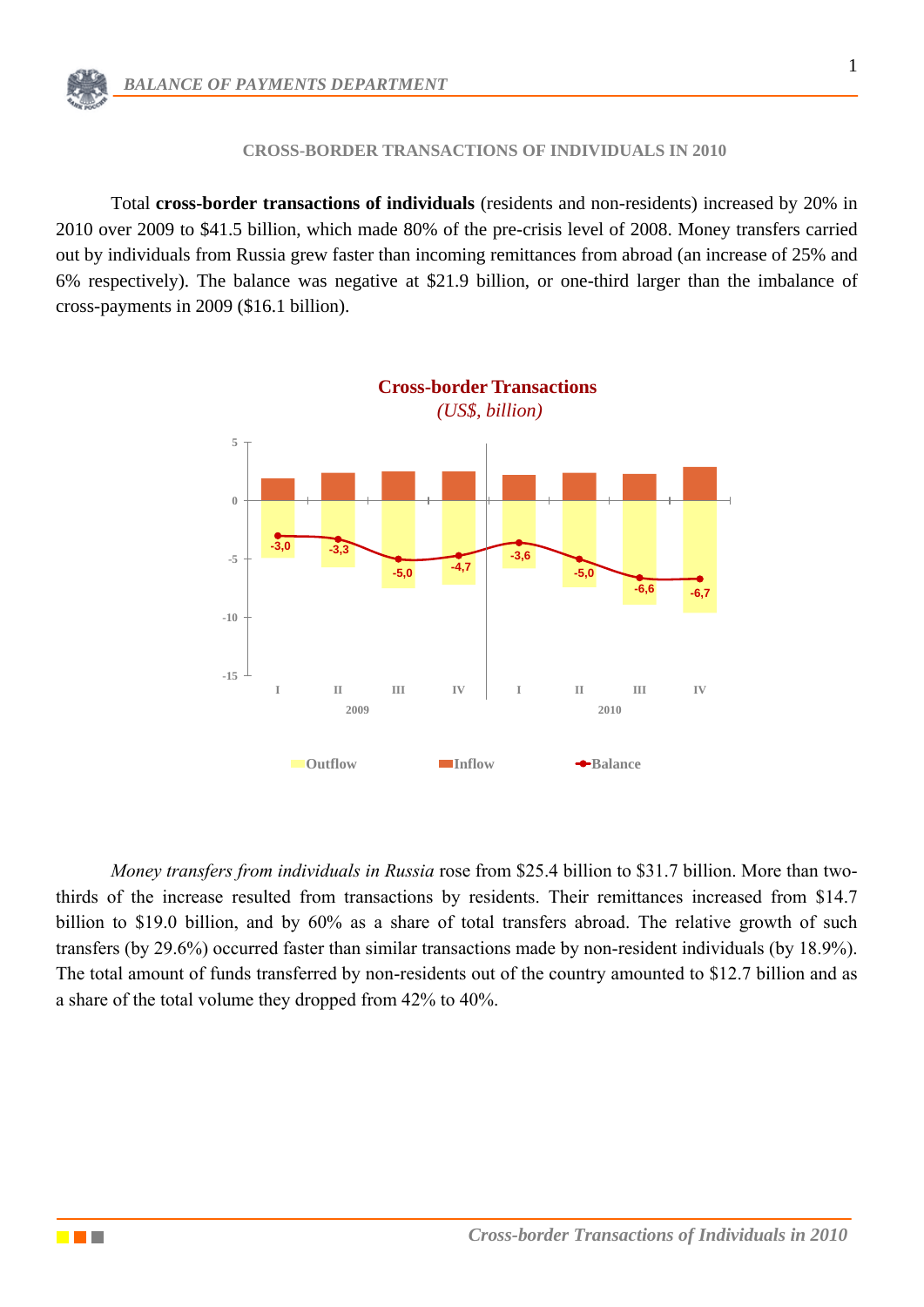

## **Money Transfers from Resident Individuals in the Russian Federation in Breakdown by Purposes in 2009-2010**

Remittances without quid pro quo represented the largest share (38%) of transactions by residents. They increased from \$5.5 billion in 2009 to \$7.2 billion in 2010. Such transactions were largely conducted via money transfer operators and as a share of remittances without quid pro quo they came close to 88%.

The second most important type (29%) of transfers made by residents of Russia to other countries was transfers of funds to their own accounts with foreign banks, which remained virtually unchanged compared with 2009 (\$5.6 billion). As in the previous year, half of all the funds were transferred to commercial banks in Switzerland, the United Kingdom, Spain, and Germany. The average size of a transfer to top up own accounts opened in these countries fell by 19% to \$94,000.

Payments for goods and services were up by one percentage point and a half to represent more than 15% of all transfers by resident individuals to other countries. In 2010, payments for goods increased 1.6 fold to \$1.8 billion, and for services by 24% to \$1.1 billion. In the meantime, purchases of goods through catalogues continued to decline in value: individuals transferred \$36 million (compared with \$46 million in 2009).

\$9.8 billion *were transferred* in favour of individuals *in Russia* in 2010 (compared with \$9.2 billion in 2009). Most of these funds (\$7.5 billion) were transferred in favour of residents of Russia whose share of the total incoming transfers to individuals equalled 76%. Money transfers to non-residents in Russia amounted to \$2.3 billion (24% of the total value).

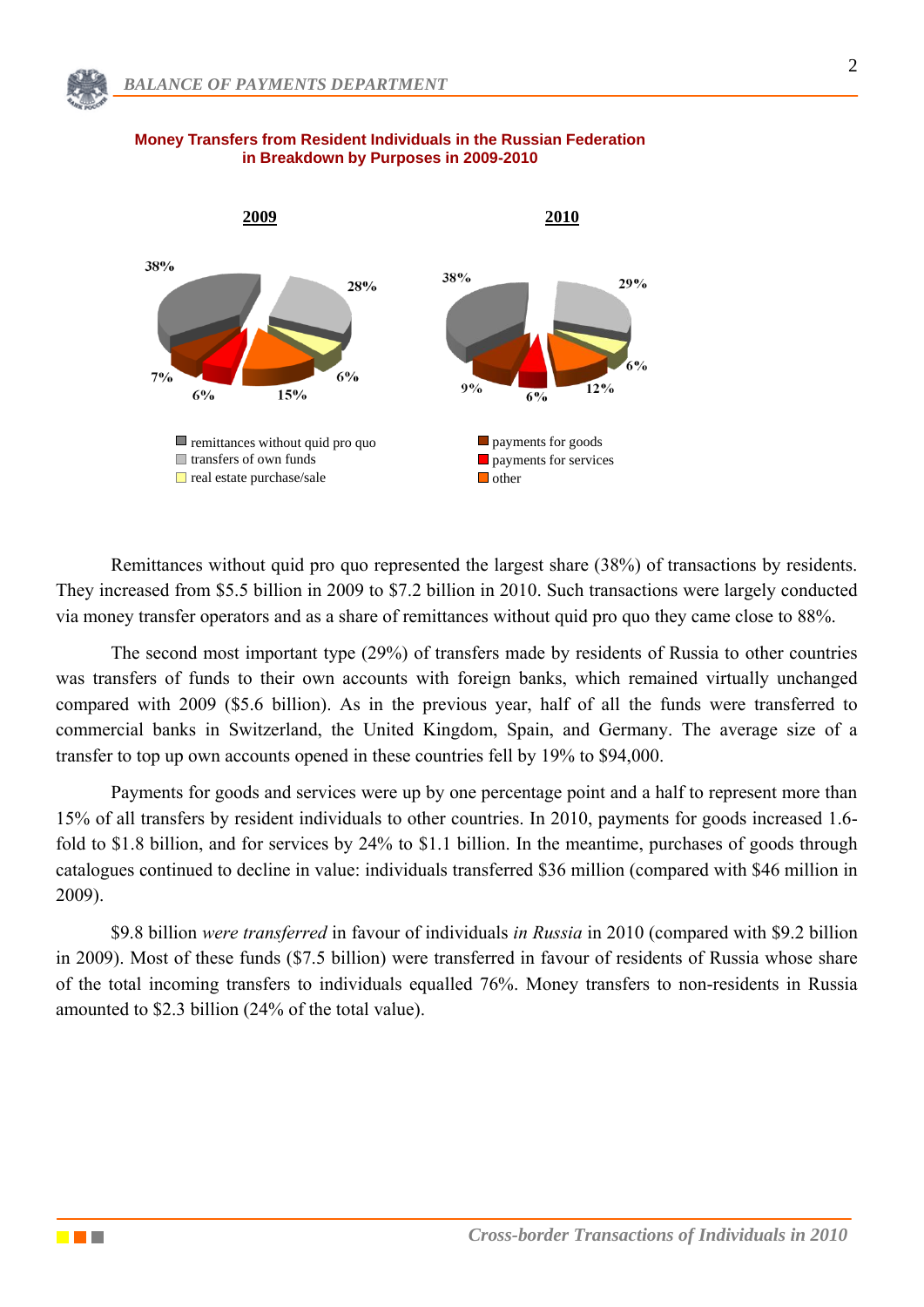

#### **Money Transfers in favor of Resident Individuals to the Russian Federation in Breakdown by Purposes in 2009-2010**

Money Transfers in Favour of Resident Individuals in Russia in 2009-10 Broken down by Purpose

Funds remitted to Russia more often were transfers by individuals to their own accounts with Russian banks. Such receipts amounted to \$2.2 billion, or 30% of all transfers. More than \$0.8 billion came from commercial bank accounts in Switzerland and another \$0.3 billion from the United Kingdom and Cyprus.

The second most important element was remittances without quid pro quo (\$1.5 billion), which showed negative growth in 2009-10. Their share dropped from 23% in 2009 to 20% in 2010. Like transfers out of Russia, most such transactions (89%) were handled via money transfer operators.

Wages, bonuses and other employment contract transfers exceeded \$1.0 billion. They increased by 24% during the year. As a result, this fast growing category accounted for 14% of funds arriving in favour of resident individuals.

Non-CIS countries continued to prevail in the geographical breakdown of cross-border transfers. They increased by 20% on 2009, adding up to more than \$27.8 billion. Such cross-border transfers to and from CIS countries amounted to \$13.7 billion. The regional breakdown of transfers from Russia hardly changed, with 37% of the total transferred to CIS countries and 63% to non-CIS countries. The structure of transfers from abroad also remained unchanged, with 81% coming from non-CIS countries and 19% from CIS countries.

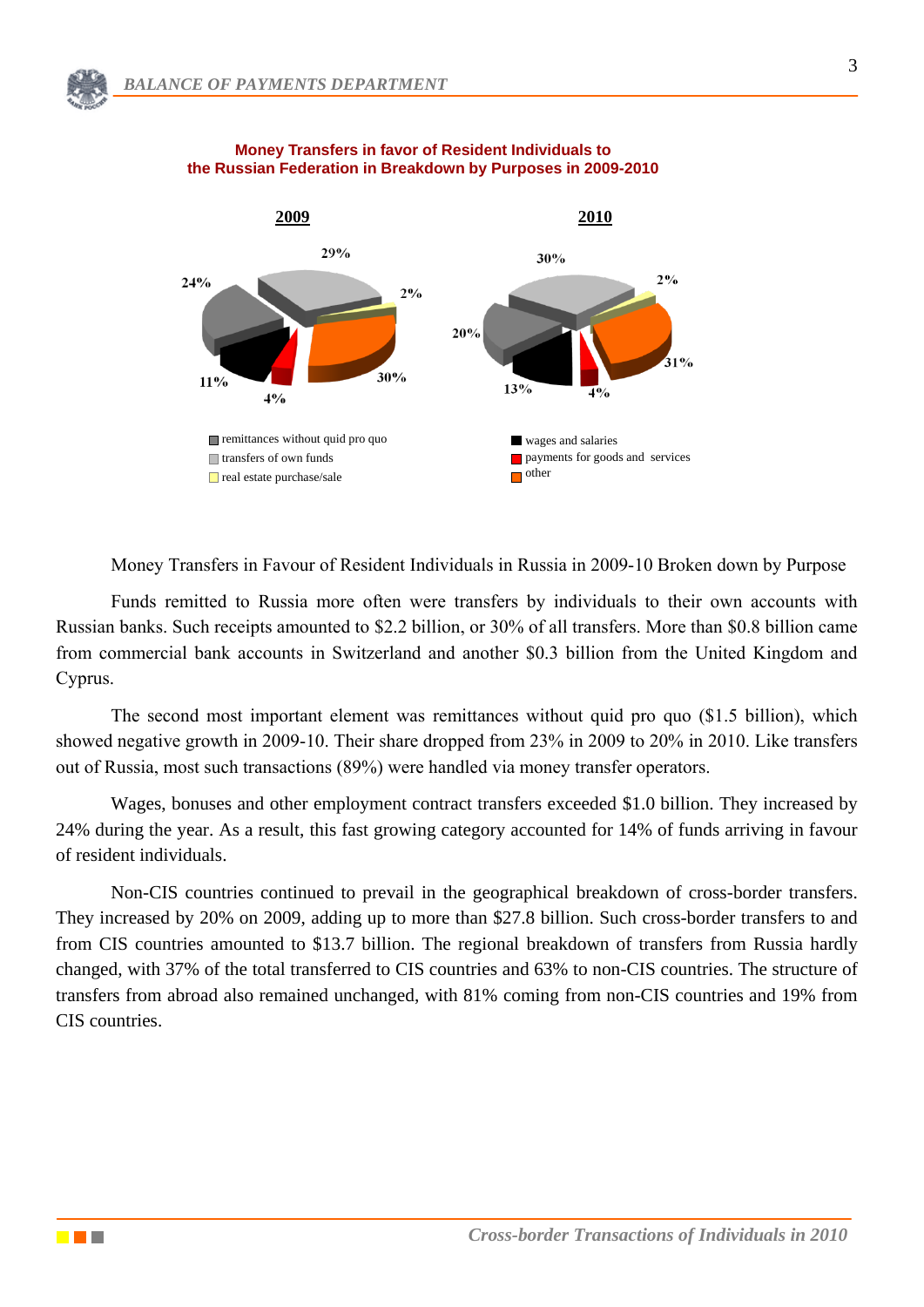

**Regional Breakdown of Cross-Border Transactions in 2009-2010** (US\$, billion)

As in previous years, the balance of transactions of individuals was negative both with non-CIS countries and with CIS countries. With transfers abroad growing faster, the net outflow of funds from Russia to non-CIS countries increased to \$12.0 billion and to CIS countries, to \$9.9 billion.

The largest bilateral deficit was recorded with China: \$3.6 billion. It was due to a rapid increase in remittances by individuals to that country amid a growing inflow of imported goods. Increased remittances from resident individuals temporarily employed in Russia contributed to higher imbalances with Uzbekistan, Tajikistan, Ukraine, Kyrgyzstan and Armenia (a total of \$8.6 billion). Countries with which Russia had small positive margins of cross-border transactions of individuals shrank from five to two: Kazakhstan and Cyprus. A year earlier, they had included Switzerland, the Netherlands, and Latvia.

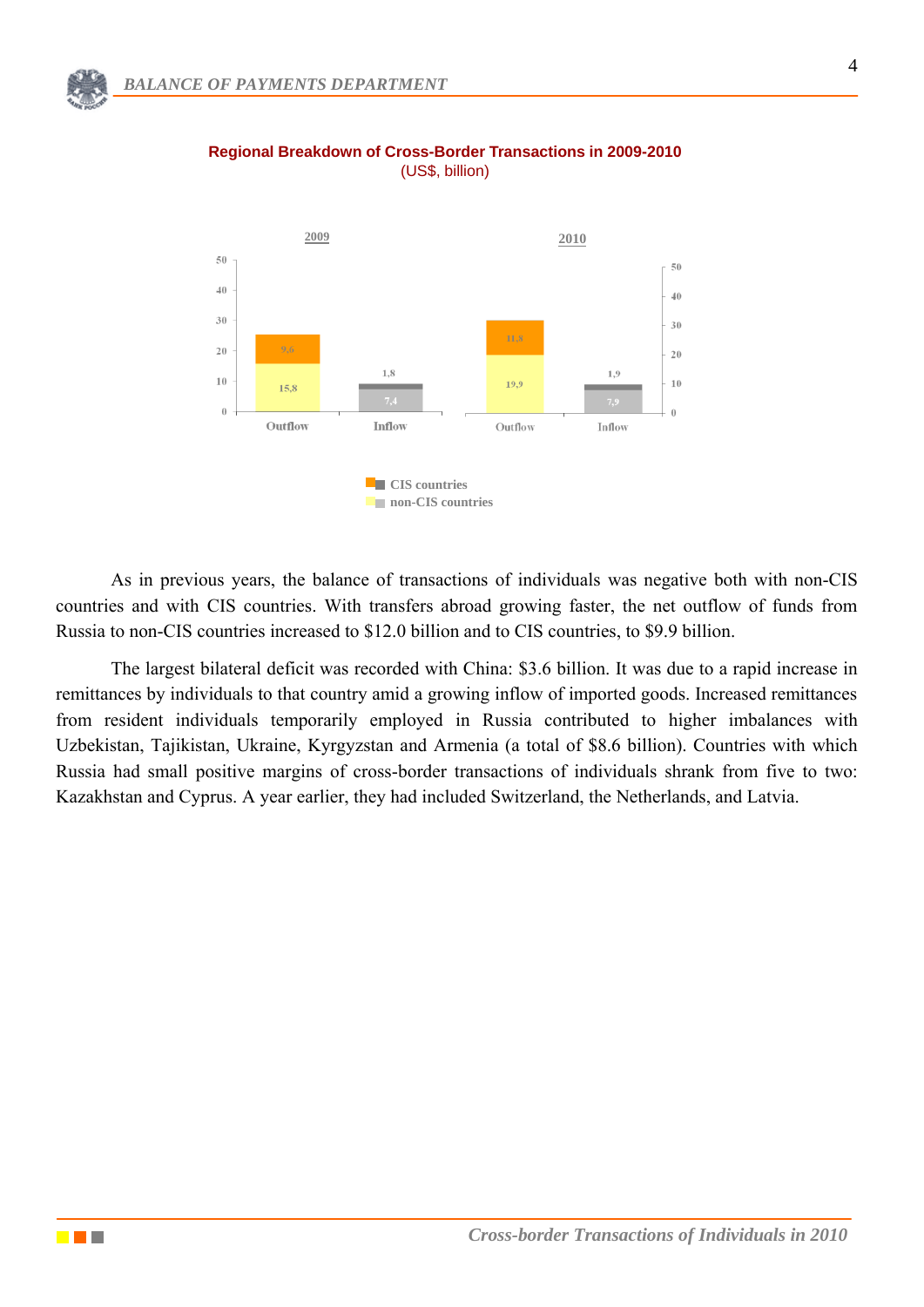

# **Cross-border Transactions by Individuals (Residents and Non-residents) by Country in 2009-2010**  (US\$, billion)



China, Uzbekistan, Tajikistan, Ukraine and Switzerland were among the largest recipients of funds from individuals in Russia. Transfers to each of these countries added up to more than 5% of the total outgoing payments. Together, they accounted for 40% of all transfers abroad.



## **Top 10 Recipient-Countries in 2010**

The leading destination for transfers from Russia was China, with funds remitted there increasing from \$2.9 billion in 2009 to \$3.7 billion in 2010, and with the average amount of a transaction dropping by 8% to \$9,900. More than half of the funds transferred to that country originated in three constituent entities of the Russian Federation: the Amur, Novosibirsk and Sverdlovsk Regions. The bulk was remitted by nonresident individuals.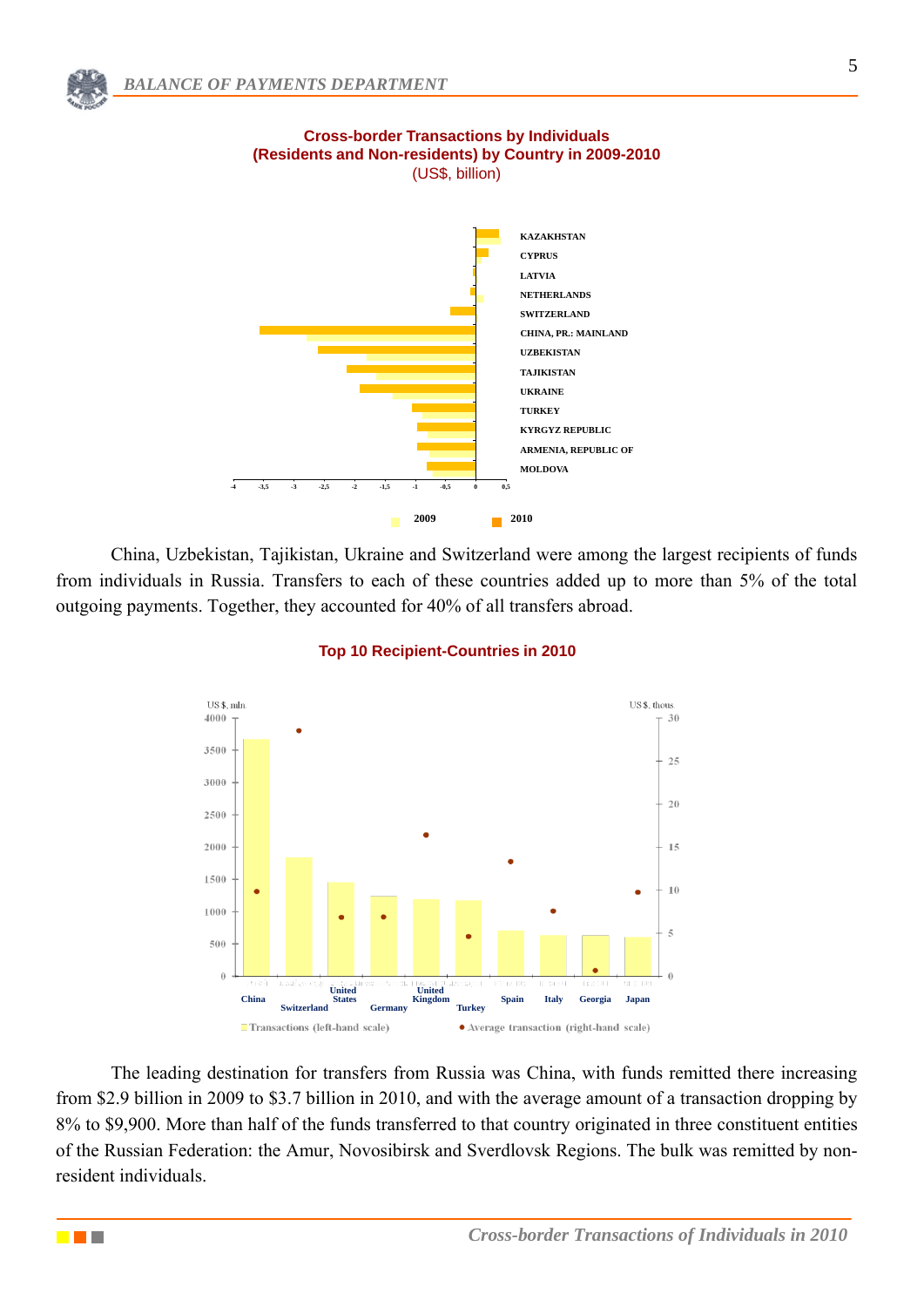Uzbekistan, Tajikistan and Ukraine were transferred 35% more funds than in the previous vear, \$7.3 billion. Remittances from individuals to households in those countries were small for the most part: an average transfer equalled \$581, \$384 and \$576 respectively. For all of the above countries, the ratio of transactions by resident and non-resident individuals was about the same.

Funds transferred from Russia to Switzerland were worth \$1.8 billion, including \$1.3 billion transferred by resident individuals to their accounts with Swiss commercial banks. Non-resident funds represented no more than one-sixth.

In 2010, transactions averaging over \$10,000 per transfer from Russia were destined for Hong Kong, Switzerland, the Netherlands, the United Kingdom, Spain, and France. In all, about 16% of total transfers went to those countries. A year earlier, such sample by size of remittance also included China and Austria, with the entire group of countries representing more than 30%.

Half of all incoming transfers to Russia originated in six countries: Switzerland, the United States, Cyprus, Kazakhstan, Germany, and the United Kingdom.



#### **Top 10 Donor-Countries in 2010**

In 2010, \$1.4 billion came from Switzerland, including more than half as own funds transferred by resident individuals from accounts with Swiss banks to bank accounts in Russia. The amount per transaction averaged \$26,000.

As in 2009, the United States ranked the second in terms of funds transferred to individuals (\$0.9 billion), with an average transaction of \$2,100.

Transactions averaging more than \$10,000 per transfer to individuals in Russia originated in Switzerland, Cyprus and Austria, adding up to a total of \$2.4 billion (a quarter of all incoming funds). In 2009, Switzerland was the only country with the amount per transaction greater than the said average.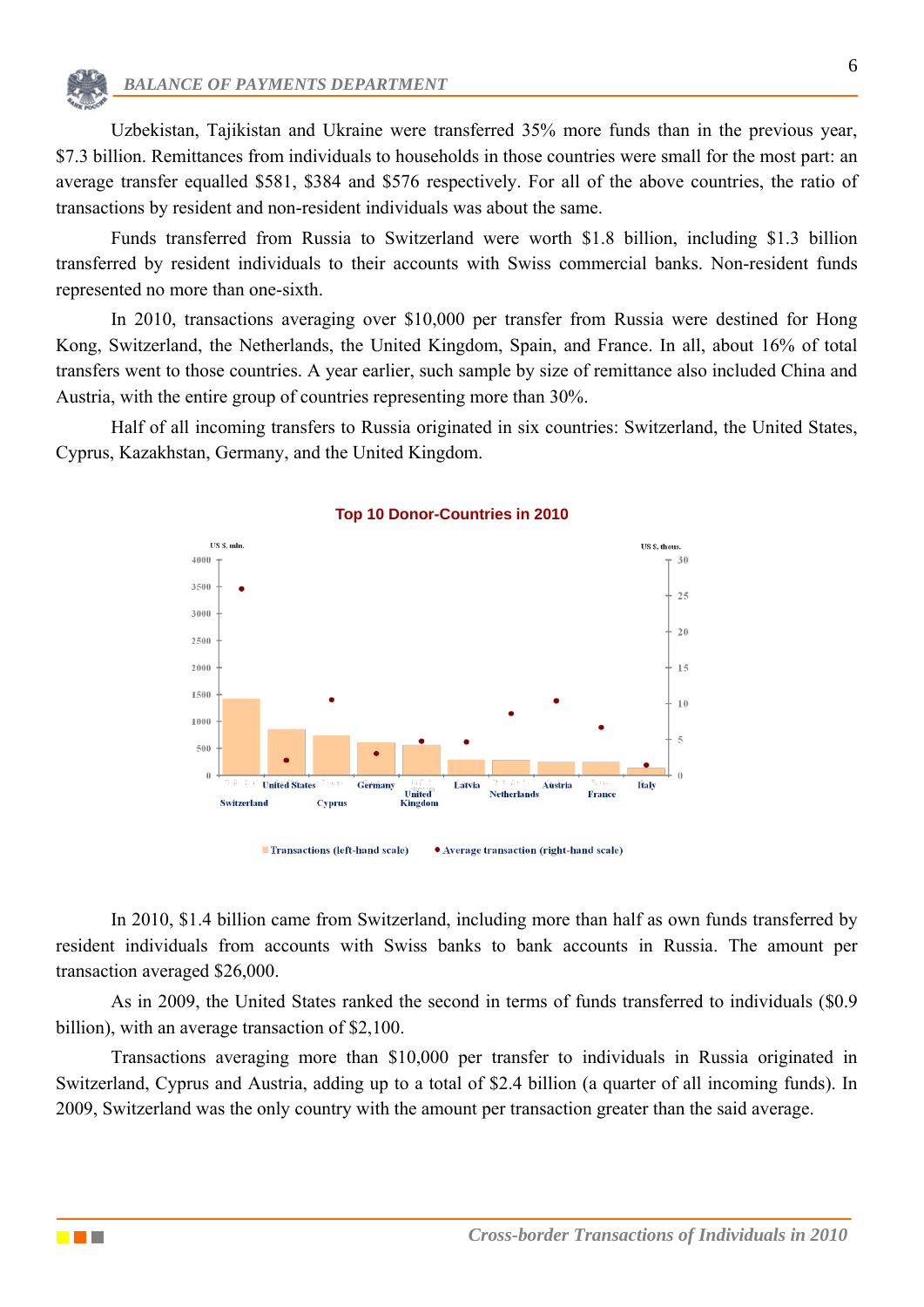**Cross-border remittances via money transfer operators,** 1 being part of cross-border transactions of individuals, accounted for 40% of outgoing transfers by individuals in 2010 (39% in 2009), and 20% of incoming transfers from abroad (19%). Remittances via money transfer operators reached their peak (\$15.7 billion) in 2008, having increased more than eight-fold from the initially observed level in 2003. But when the financial crisis came to a head in 2008 Q4 through 2009 Q1, remittances both going out and coming to Russia fell visibly.<sup>2</sup> There was both a drop in the average amount per transaction in equivalent US dollars, and in the total number of transactions. In the post-crisis period, growth patterns fell back into place: money transfers increased from \$11.7 billion in 2009 to \$14.8 billion in 2010. This was partly due to customer service networks expanding as the infrastructure of money transfer operators made progress (the number of service outlets, including terminals, exceeded 245,000). As a result, despite the less robust expansion of these systems abroad, Russia accounted for 24% of all service outlets, including terminals, in 2010 (as against 13% in 2008).

The majority of money transfer operators imposed additional restrictions defined by their internal rules. Typically, a limit was set on the maximum amount per transfer or, less frequently, on the number of transactions per day; in some cases, a document indicating the purpose of the transfer was to be presented.



In 2010, *remittances from Russia* grew by 29% to more than \$12.8 billion, and *to Russia* by 11% to \$2.0 billion.

More than half of all incoming remittances<sup>3</sup> were remittances from people employed abroad to support their families in Russia. Other important elements were funds provided to cover the running expenses of foreign citizens in Russia, and one-off gifts to relatives (13% of all remittances handled via



<u>.</u>

<sup>1</sup> *Money transfer operators in Russia include: Anelik, BLIZKO, Coinstar Money Transfer, Contact, InterExpress, Migom, MoneyGram, PrivatMoney, UNIStream, Western Union, AziyaEkspress, ALLURE, Blitz, Bystraya Pochta, Zolotaya Korona, LEADER, and Pochta Rossii. 2*

*Excluding a seasonal factor.*

*<sup>3</sup> Remittances made via money transfer operators were distributed by category following an additional survey by the Bank of Russia.*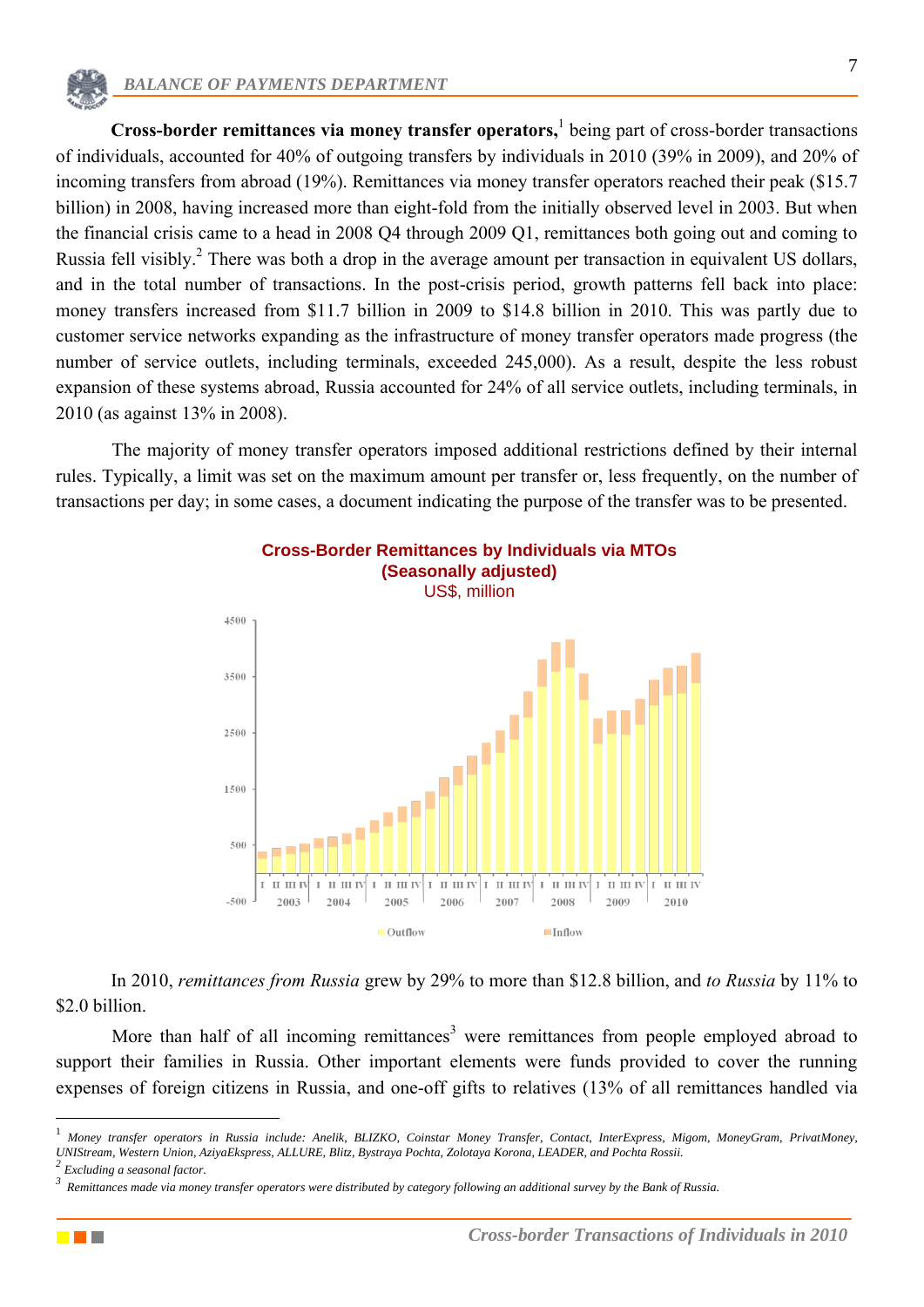<u>e part</u>

money transfer operators). Remittances by individuals to other countries were dominated by funds transferred by people employed in Russia to support their families living abroad (79%).

CIS countries prevailed both in outgoing and incoming transfers: \$11.1 billion from Russia (86% of remittances made via money transfer operators and 94% of total remittances to CIS countries), and \$1.2 billion to Russia (63% and 66% respectively). Individuals transferred \$1.8 billion to non-CIS countries and received \$0.7 billion from those countries.

As in 2009, key recipients of remittances from Russia were Uzbekistan (22%), Tajikistan (17%), Ukraine (14%), Kyrgyzstan (9%), and Armenia (8%). Among sending countries, the leaders were Kazakhstan (16%), Uzbekistan and Ukraine (11% each), the United States (8%), and Kyrgyzstan (6%).

The distribution of remittances by country was marked by a high degree of concentration. The five largest sending countries accounted for more than half of funds received by individuals in Russia and the top five recipient countries received 70% of remittances dispatched from Russia.

| Transfers from Russia US\$ million Share, % Transfers to Russia |        |    |                      | illion | Share, % |
|-----------------------------------------------------------------|--------|----|----------------------|--------|----------|
|                                                                 |        |    | <b>Total for all</b> |        |          |
| Total                                                           | 12,835 |    | countries            | 1,975  |          |
| UZBEKI                                                          | 2.845  | 22 | KА<br>$Z \triangle$  | 321    |          |
|                                                                 |        |    |                      |        |          |
|                                                                 | 809    |    |                      |        |          |
|                                                                 | 106    |    |                      |        |          |
| A R MENIA                                                       |        |    |                      |        |          |
| REPUBLIC OF                                                     |        |    |                      |        |          |
| <b>MOLDOVA</b>                                                  |        |    |                      |        |          |
| <i>A</i> ZERRAIJA                                               |        |    |                      |        |          |
| DRGHA                                                           | 566    |    |                      |        |          |
|                                                                 |        |    |                      |        |          |
| <b>KAZAKHSTAN</b>                                               |        |    | <b>BELARUS</b>       | 55     |          |
| Other countries                                                 |        |    | Other countries      | 562    |          |

## *Remittances via MTOs by Country in 2010*

An average remittance from Russia increased by 1.5% as compared with 2009 to \$521. An average remittance to individuals in Russia grew more - by 6.3% to \$625. The ratio between the average remittance from non-CIS countries and the average for CIS countries dropped to two-fold: \$957 and \$486. There was a slight difference in the average amounts of transfers to non-CIS countries and CIS countries: \$645 and \$616.

|                                | 2010       | 2009       |
|--------------------------------|------------|------------|
| Remittances from Russia, total |            |            |
| (US\$)                         | <u>521</u> | <u>513</u> |
| to non-CIS countries           | 957        | 1,099      |
| to CIS countries               | 486        | 483        |
| Remittances to Russia, total   |            |            |
| (US\$)                         | 625        | <u>588</u> |
| from non-CIS countries         | 645        | 607        |
| from CIS countries             | 616        | 576        |

# *Average Amount of a Cross-border Transaction via MTOs in 2009-10*